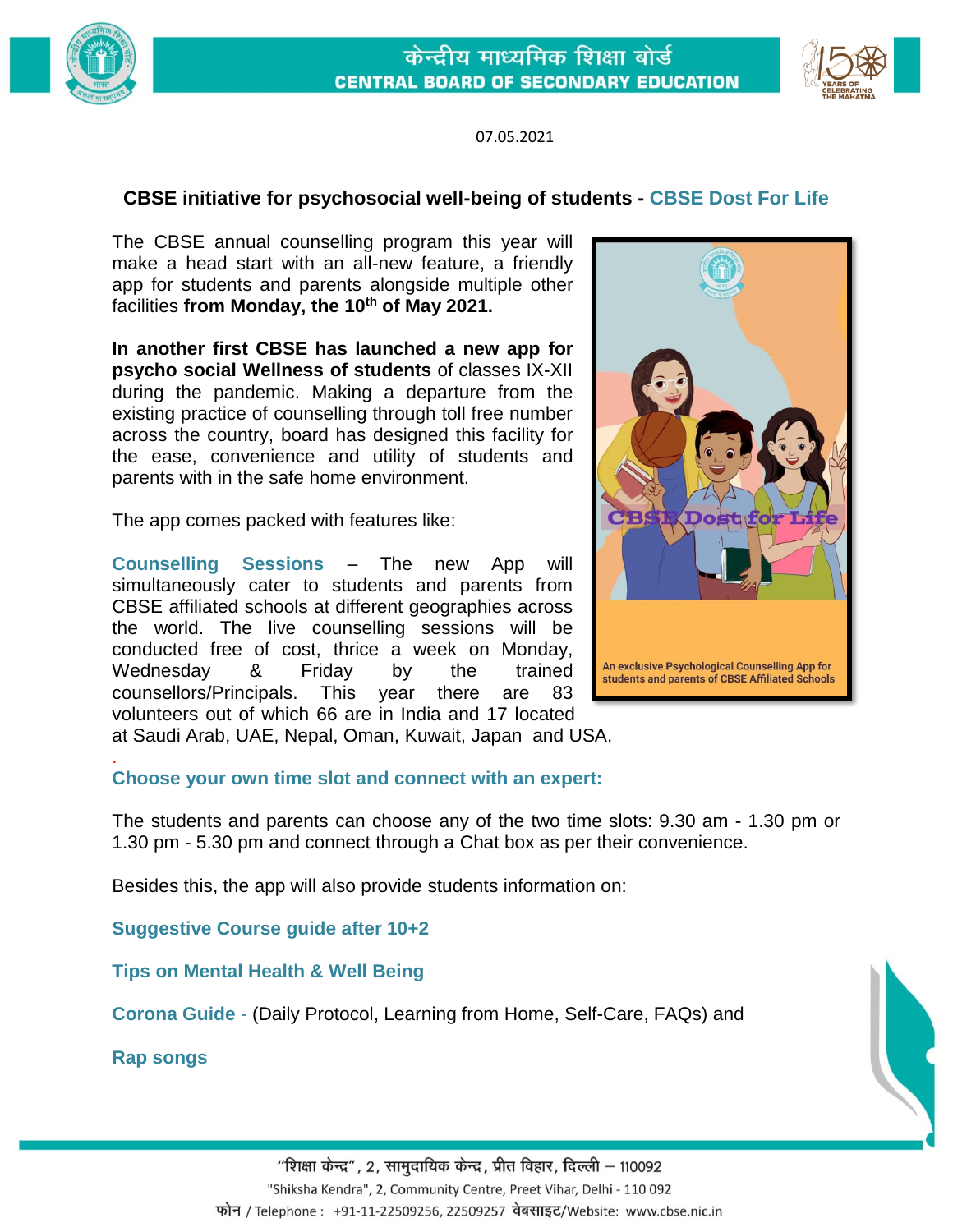

### **-2-**

**CBSE Dost For Life** app is available on Google Play store and can be easily downloaded on any Android phone initially. The board will extend this facility for other phone users in due course of time.

#### **Audio-visual Messages**

CBSE has prepared educative material on social, emotional and behavioural issues such as Exam Anxiety, Internet Addiction Disorder, Depression, Specific Learning Disability, Substance Use Disorder, Aggression and Life Skills to sensitise students and masses. This can be accessed at website cbse.nic.in and YouTube channel of CBSE.

### **Weekly Q&A columns in leading newspapers**

CBSE has already provided valuable advice in the month of April through and reached out to millions of students so far .and will continue to do so.

#### **Mental Health and Well Being Manual**,

The board has also brought out a manual which discusses the interplay of school, family and community for psychosocial well- being of students at different developmental stages. It has dedicated chapters on dealing with the current pandemic and COVID appropriate behaviours. The manual is available at cbse.nic.in.

The blended approach of CBSE counselling program is its USP which continues to remain popular with students and parents alike at the global level for the past 23 years.

> **Rama Sharma Head (Media & Public Relations)**